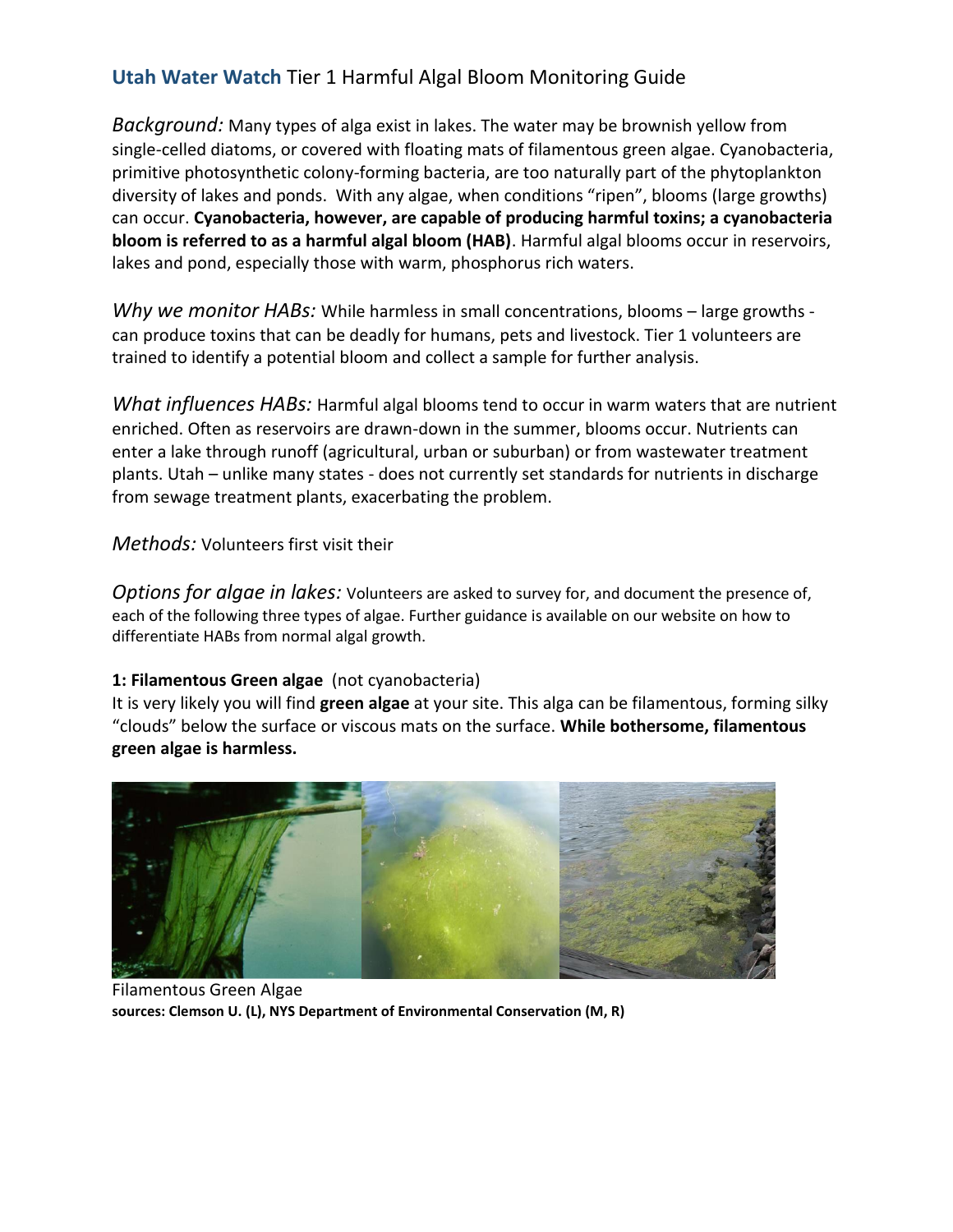# **Confirming filamentous algae: The Stick Test**

**Source: Kansas Department of Health and the Environment** 

1. Find a long sturdy stick.

2. Put on rubber or latex gloves before attempting to retrieve a sample of the green material from the pond to prevent skin exposure.

3. Drag the stick through the surface mat and slowly lift out of the water. a. Make sure you do not fall into the water while attempting to retrieve material.

4. Look at the end of the stick to see what came out of the water.

a. If the stick comes out looking like it has been thrust into a can of paint, the mat on the pond is likely to be a blue-green algae scum.

b. **If the stick pulls out strands that look like green hair or threads, the mat on the pond is likely filamentous green algae (non-toxic)**

#### **2: Water column (potentially cyanobacteria)**

Many types of phytoplankton live in the water column. Normally, they are hardly visible. The occasional small (1mm) green clump (cyanobacteria colony) is also not a cause for concern. **A bloom is when the water is abnormally colored, (green or brown usually), due to the overwhelming abundance of an algal species.** The water has been described as looking like "pea soup". Collect a sample, further analysis will tell if it is cyanobacteria. If unsure, photograph the water body (close up and from afar, and email Utah Water Watch).



Algae in the water column **Sources: Raymond Li (L), Ohio EPA (M), NYS Department of Environmental Conservation (R).** 

### **3: Surface Scum (likely cyanobacteria)**

Cyanobacteria, which unlike other types of algae are able to regulate their buoyancy and move throughout the water column, tend to float to the surface of the water. During periods of calm winds, thick surface mats can develop. These mats can be blue, green or white, and are often described as looking like spilled paint. **Any visible surface scum is considered a bloom.** 



Surface scums **Sources: NYS Department of Environemntal Conservation (L) Utah Health Dept. (M,R)**